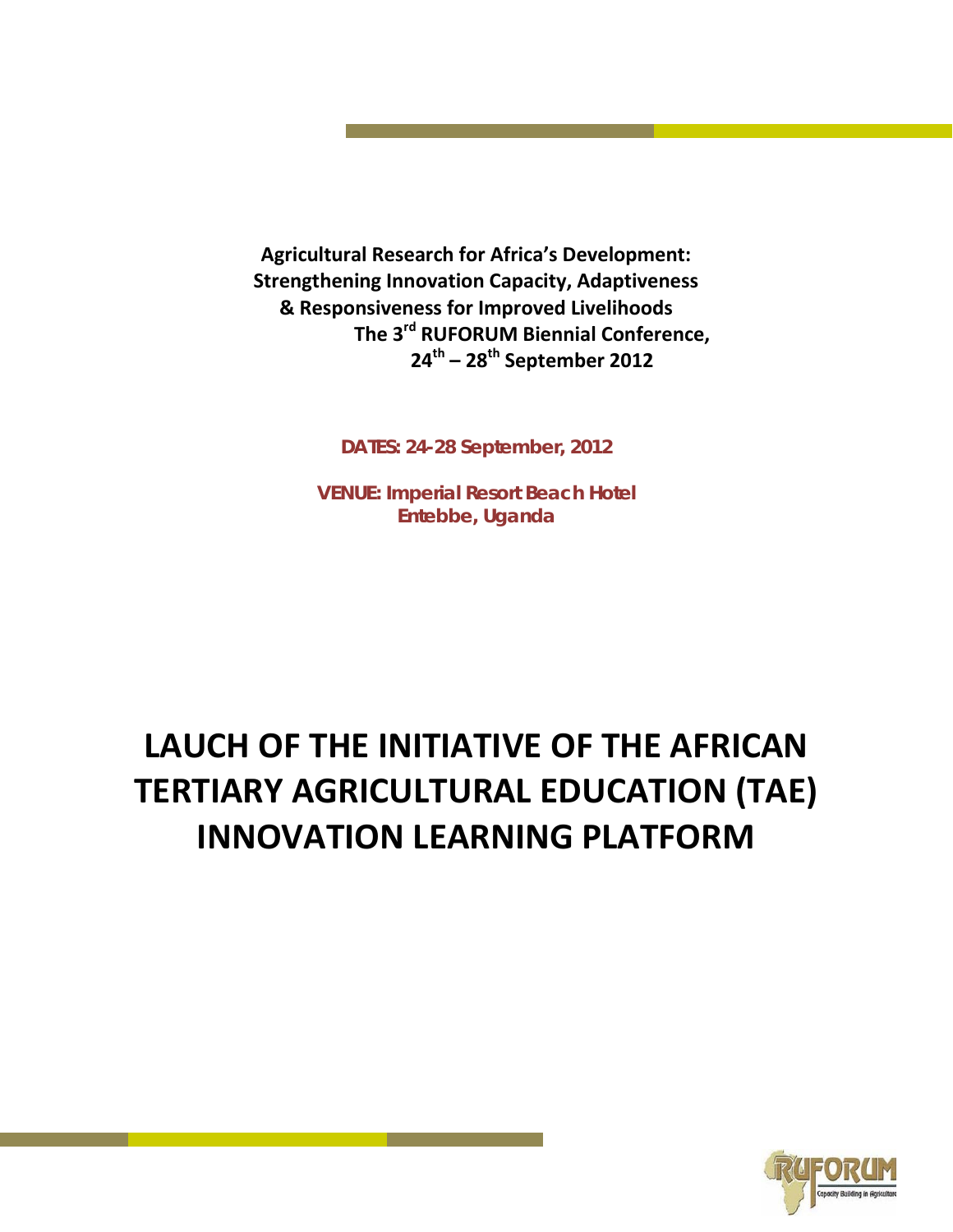| <b>BIENNIAL</b><br><b>CONFERENCE</b><br><b>THEME</b>      | Agricultural Research for Africa's Development: Strengthening<br>Innovation Capacity, Adaptiveness & Responsiveness for<br><b>Improved Livelihoods</b>                                                                                                                                                                                                                                                                                                                                                                                                                                                                                                                                                                                                  |  |  |
|-----------------------------------------------------------|---------------------------------------------------------------------------------------------------------------------------------------------------------------------------------------------------------------------------------------------------------------------------------------------------------------------------------------------------------------------------------------------------------------------------------------------------------------------------------------------------------------------------------------------------------------------------------------------------------------------------------------------------------------------------------------------------------------------------------------------------------|--|--|
| <b>SIDE EVENT TITLE</b>                                   | LAUNCH OF THE INITIATIVE OF THE AFRICAN TERTIARY AGRICULTURAL<br>EDUCATION (TAE) INNOVATION LEARNING PLATFORM, Friday 28<br>September, 2012                                                                                                                                                                                                                                                                                                                                                                                                                                                                                                                                                                                                             |  |  |
| <b>RELATED</b><br><b>CONFERENCE</b><br><b>DATES/ HALL</b> | 28 September, morning session, Hall to be determined                                                                                                                                                                                                                                                                                                                                                                                                                                                                                                                                                                                                                                                                                                    |  |  |
| <b>BACKGROUND</b>                                         | The importance of addressing capacity gaps to enable Africa to<br>achieve its 6% sustainable growth in agriculture has been widely<br>articulated within Africa and explicitly addressed in<br>the<br>Communique from the Ministerial Conference on Higher Education<br>in Agriculture in Africa (CHEA, Kampala, 18th November 2010). The<br>need to invest in a radical transformation of the tertiary agricultural<br>education (TAE) system to ensure that they can meet these needs<br>has been highlighted in the Framework for African Agricultural<br>Productivity (FAAP) and has resulted, through a series of workshops<br>and discussions, in the development of TEAM-Africa - the Tertiary<br>Education for Agriculture Mechanism in Africa. |  |  |
|                                                           | This Mechanism has been established to facilitate the integration of<br>TAE into CAADP processes and plans, to catalyze change in TAE<br>institutions to produce graduates able to identify, analyze, and<br>resolve real-world problems, and to mobilize and harmonize<br>investments to achieve the critical mass needed to meet these<br>needs. The Regional Universities Forum for Capacity Building in<br>Agriculture (RUFORUM) and the African Network for Agriculture,<br>Agroforestry and Natural Resources Education (ANAFE) will be key<br>implementing partners - with the Forum for Agricultural Research in<br>Africa (FARA) being a key facilitating partner of TEAM-Africa.                                                              |  |  |
|                                                           | Several meetings addressing academic experts, Development<br>Partners (DPs) and African TAE-leaders were organised, the first one<br>in Ås, Norway in October 2011, at which the `TAE Partnership´ was<br>launched. A follow-up meeting to the one in As was held in<br>Wageningen, in March 2012. This meeting in Wageningen brought<br>together an ever-wider group of academic institutions, networks and<br>DPs from Europe, the US and Africa. One of the main purposes of this<br>2 <sup>nd</sup> TAE Partnership workshop was to provide an opportunity for<br>development partners and African stakeholders<br>to<br>share<br>experiences and discuss lessons learned from past and current                                                     |  |  |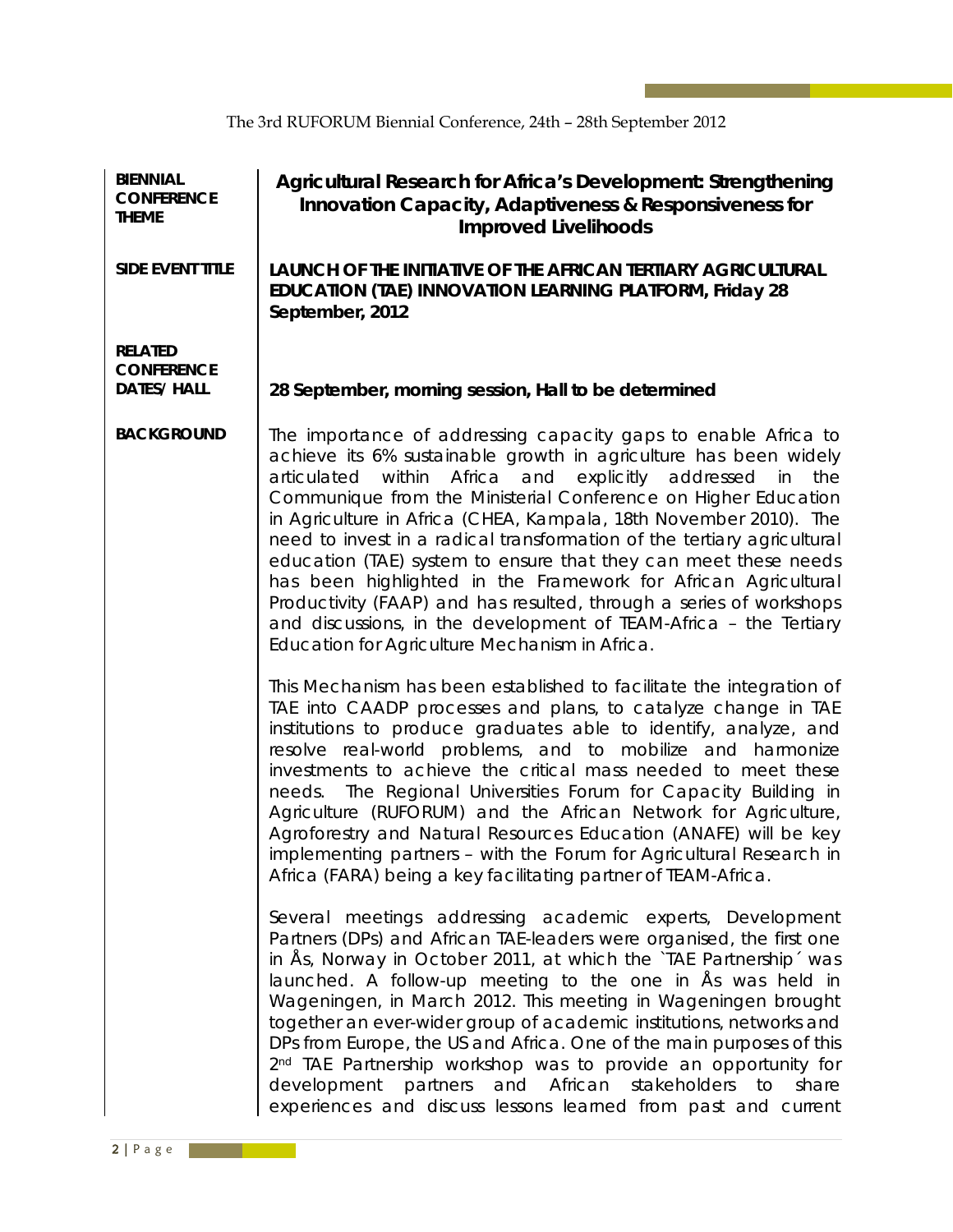programs of support to TAE in Africa. A concrete list of action points in the near- and medium-term future was developed.

One of the priority actions agreed upon is "Tell the exciting stories of transformations that have already started in African TAE" for which the leadership was assigned to Wageningen UR, to be executed with RUFORUM and ANAFE, under the umbrella of TEAM-Africa.

The reason to put this activity in the list of priority actions is that African TAE institutions and Development Partners have been working for years on innovations in TAE institutions. Although good progress has been made, these efforts are often fragmented, are using different approaches and do not inform each other. The support to TAE innovation can be more effective if knowledge and experiences are shared between stakeholders involved in these change processes (to avoid re-inventing the wheel). This is why a learning platform is vital:

- to get a better overview of programmes and initiatives in relation to TAE within regions/countries.
- to bring together the different approaches, tools and lessons learnt under one learning and collaborating platform, accessible to all involved in similar work.

The initiative of development of the learning platform has been taken up by the regional organisations RUFORUM, FARA and ANAFE and the northern partners WU, CDI, KIT, and ICRA in the Netherlands. To be effective, other partners are now requested to join this initiative. The foundation and relevancy of this initiative is that it will create a learning and sharing space for the TEAM-Africa and CAADP initiatives, as well as for other external donor-funded initiatives in TAE.

- It is a feedback mechanism to the TEAM-Africa. With the discussion possibilities, sharing information and documentation, learning from implemented projects, all this analysis and feedback will inform the TEAM-Africa CAADP initiative providing concrete involvement of stakeholders.
- The platform will generate input to contribute to the TEAM-Africa process. Through the learning events and discussions, concrete ideas and strategies will be shaped. This will facilitate translating the WHAT into the HOW.

It is realised that a number of learning platforms from TAE (regional) organisations exists already. A short analysis of these platforms shows that these learning platforms are more generic platforms, providing a wealth of information, sharing results of capacity building projects, including sometimes lessons learned on, especially, "what to do" to strengthen the TAE capacity. The interactive possibilities of the existing learning platforms for in depth discussions are not utilised to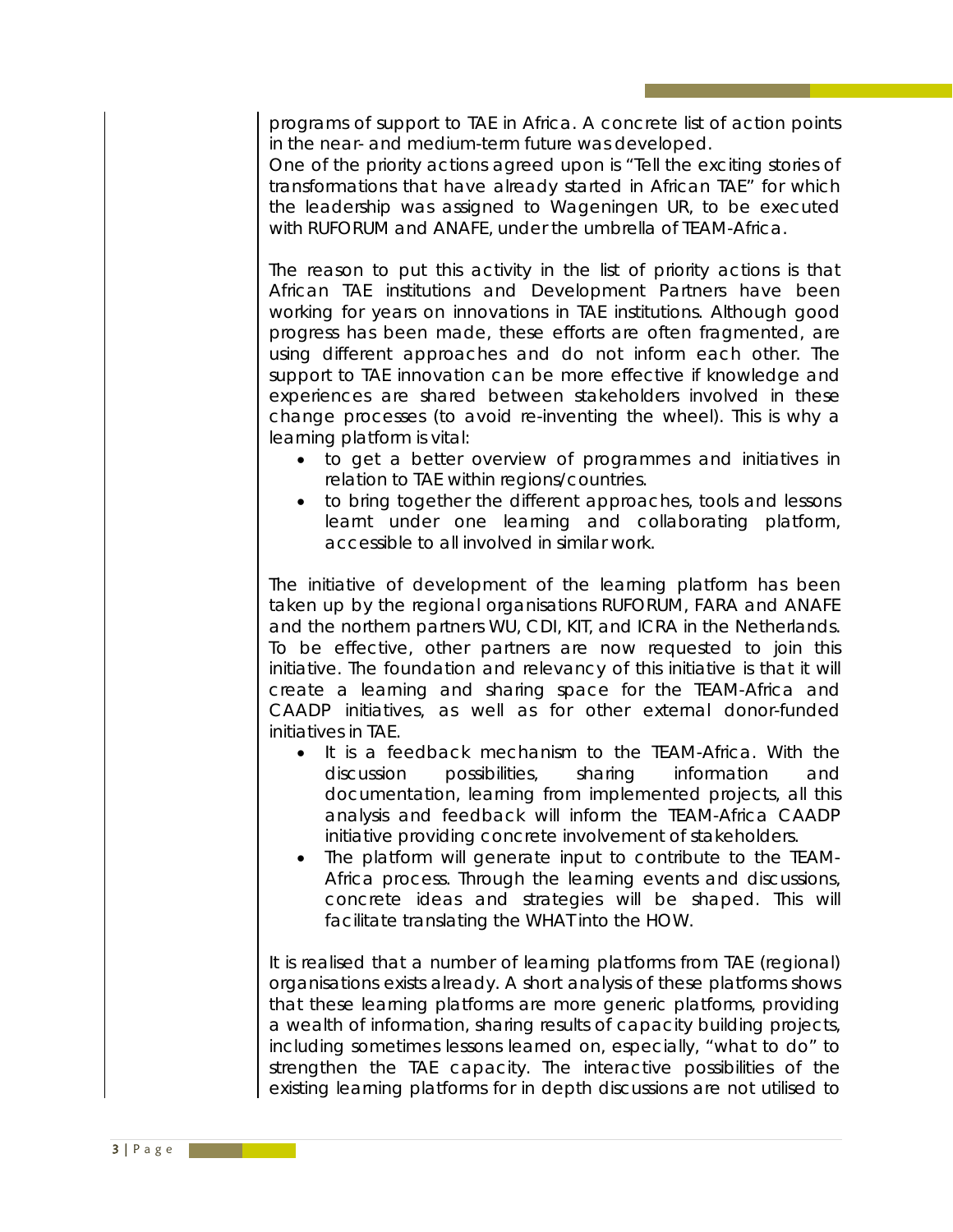its full potential.

The new platform will have as main focus the lessons learned on "how" to strengthen the TAE capacity, what are the best approaches and methods to be used in certain settings. It will bring together the practitioners of TAE capacity building projects to learn on what worked well and what can be improved and will allow comparative analyses between approaches used in different countries.

As such, the proposed new platform in complementary to the established learning platforms. It will build on the existing platforms by bringing together, in a mutual learning endeavour, the practitioners active in the existing learning platforms.

#### **Learning Platform Objectives**

The overall objective is to create a learning space for those directly involved in TAE capacity development. The immediate users and contributors will be TAE practitioners such as staff of TAE institutes and development professionals.

The lessons learned from TAE capacity development projects will be shared through the web-based platform with other important stakeholders like national and international policymakers, funding organisations, and to the wider higher education development sector.

#### **Main instruments**

The learning platform will use two main instruments for the joint learning:

- workshops for joint learning, reflection and comparative analysis will be organised to feed into the knowledgebase of the platform.
- Structured discussions through the web-based platform on specific topics (see below). The interaction through the webbased platform will also be used to prepare the workshops for joint learning, and discuss the results of the workshops with other practitioners.

The "learning space" will thus not be limited to just an online interaction, but will be nourished by face-to-face activities.

#### **Key Platform Features**

The key platform features can be put into three categories; Joint learning, Resources and Networking. All three categories will be organised along – for example - the following topic-lines, how to: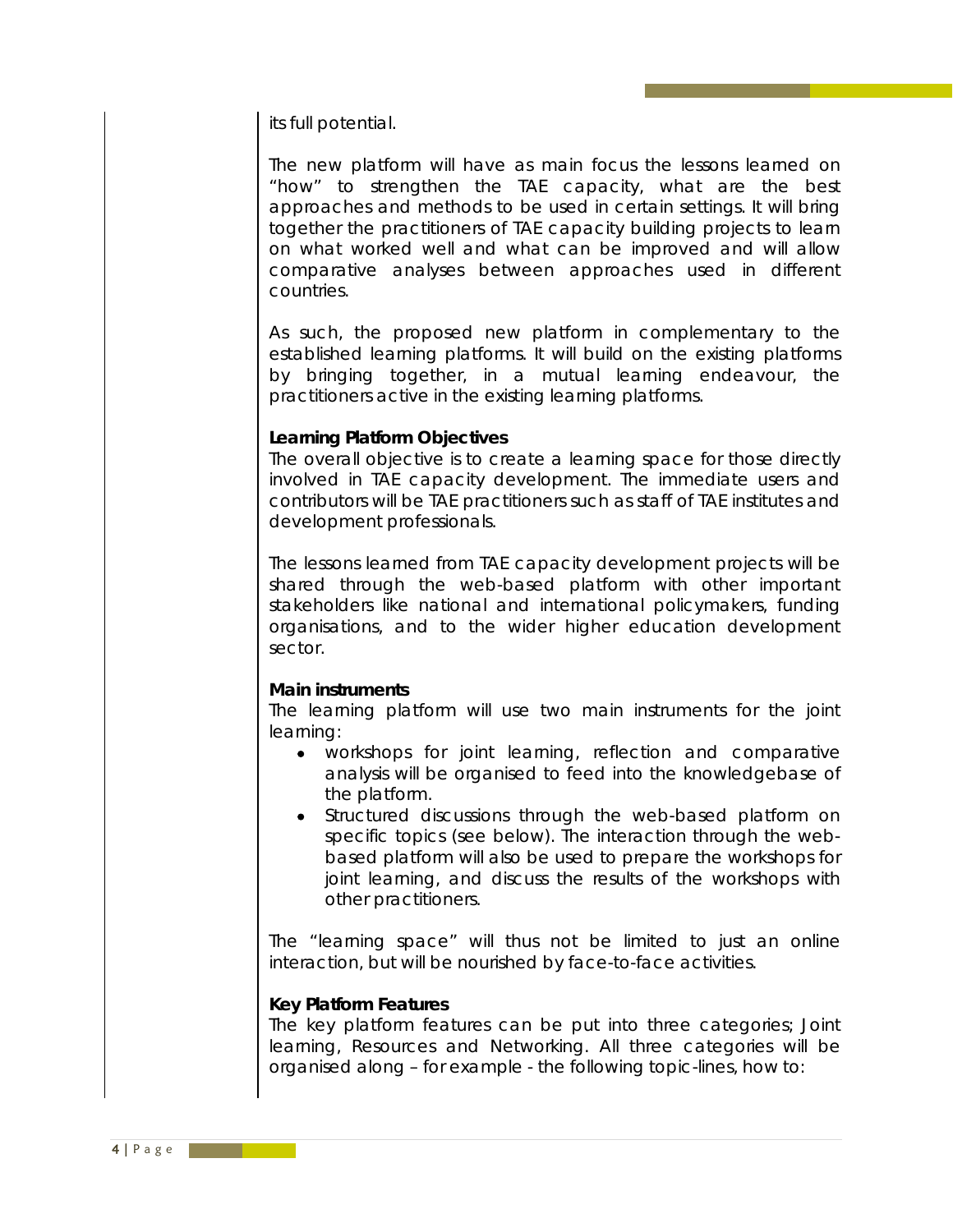- Organise stakeholders' involvement in education (courses, practical work, internships, thesis work);
- Introduce new ways of teaching and learning in the education system of TAE institutes (e.g. competence-based learning, problem-oriented learning);
- Make the research more relevant for agricultural development (e.g. system thinking, interdisciplinarity, participatory approaches, action research);
- Manage change processes at TAE institutions;
- Enhance a learning environment within TAE institutions;
- Ensure the quality of the education provided;
- Monitor and evaluate capacity building projects and how to assess the impact after the projects are concluded.

#### *Joint learning*

- Sharing of good practices and lessons learnt from project experiences at multiple levels; planning, implementation, monitoring and evaluation.
- Sharing tools, methods, learning resources, there-by promoting collective learning.
- Reflections on specific work experiences to uncover new understanding through workgroups/discussion boards.
- Contribution of ideas, experiences and trends analysis.
- Partners can use the learning network to establish specific groups to identify trends, issues and opportunities of global and/or regional importance.

### *Resources*

- Links to TAE initiatives in the world, list of key organizations engaged in TAE (country-wise) and their projects.
- Links to portals and university websites on curriculum development, learning theories, teaching practice, etc. and on the other focus areas (topics) within TAE.
- Important publications on institutional change management, development of higher education in agriculture.
- Funding opportunities through posted calls for proposals.

## *Networking*

- Possibility to add profiles of participants/organisations and how they contribute to TAE
- Identification of new initiatives within the partnership, events of value to platform users.
- Showcasing of activities carried out by the platform members and within the TEAM-Africa partnership.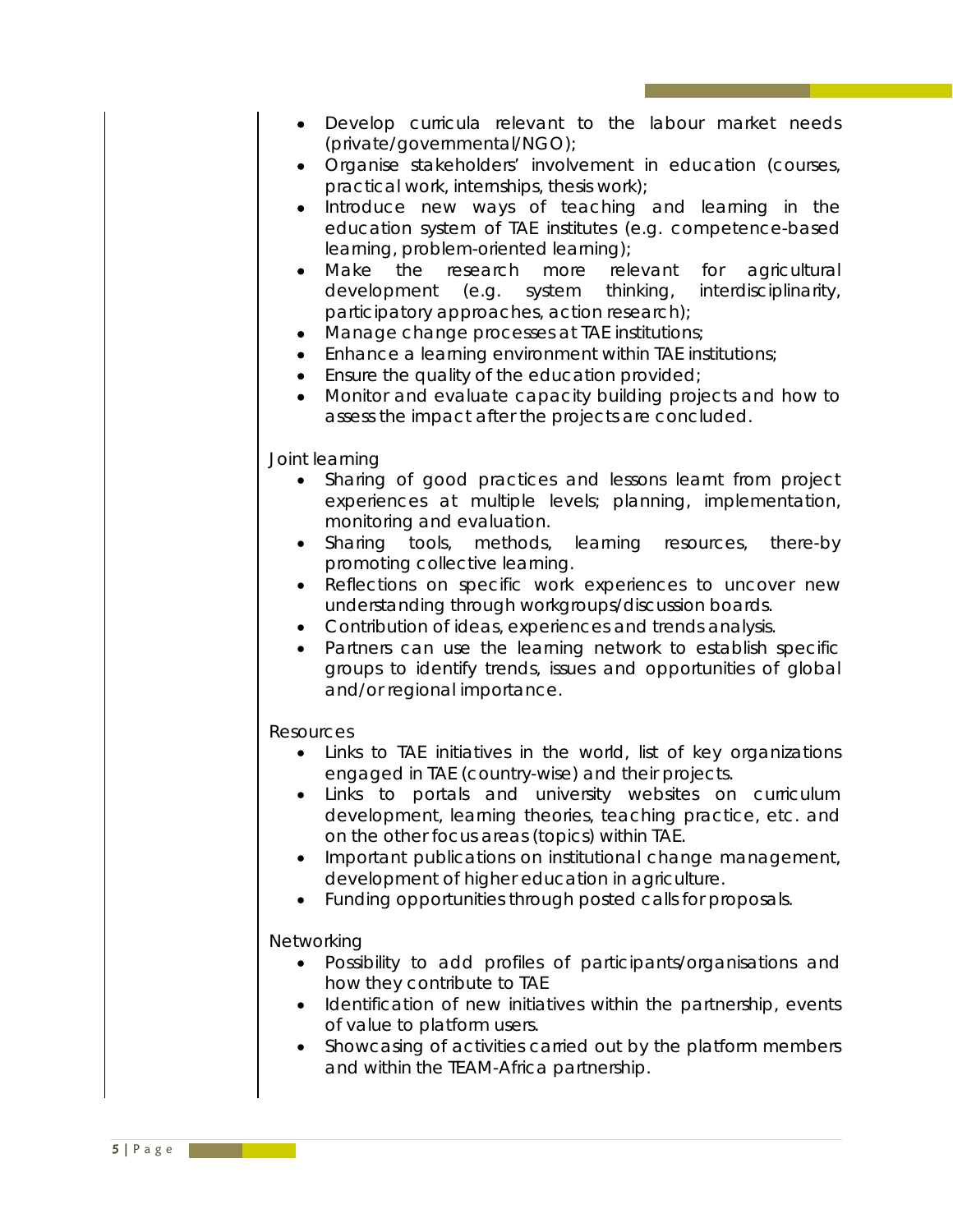| <b>PURPOSE AND</b><br><b>OBJECTIVES</b>               | The purpose of the side event is to evaluate and then officially<br>launch the idea of developing the learning platform. The side event<br>will identify the approach to build such platform and involve other<br>TAE institutions and other partners in the learning platform. The side<br>event aims to:<br>1. Sensitize and engage African TAE institutions<br>and<br>Development Partners in the development of the learning<br>platform;<br>2. To present and discuss a first design of the web-based<br>learning platform taking a few priority topic lines as a<br>starting point;<br>3. To link the new learning platform to be developed with<br>existing learning platforms and with projects/activities that<br>could give input to the priority topic lines;<br>Identify partners to be involved from the start of the<br>4.<br>platform development; |  |
|-------------------------------------------------------|-------------------------------------------------------------------------------------------------------------------------------------------------------------------------------------------------------------------------------------------------------------------------------------------------------------------------------------------------------------------------------------------------------------------------------------------------------------------------------------------------------------------------------------------------------------------------------------------------------------------------------------------------------------------------------------------------------------------------------------------------------------------------------------------------------------------------------------------------------------------|--|
| <b>EXPECTED</b><br><b>OUTPUTS/</b><br><b>OUTCOMES</b> | The key outputs of the session shall include:<br>Commitment of the African TAE institutions, Regional<br>i.<br>Organisations and Development Partners to jointly develop<br>the learning platform;<br>Recommendations for the outline of the web-based<br>ii.<br>platform;<br>Identification of cases and key partners to start developing<br>iii.<br>the learning platform;<br>iv.<br>Recommendations for the work plan for the short and<br>medium term.                                                                                                                                                                                                                                                                                                                                                                                                        |  |
| <b>APPROACH</b><br><b>AND ACTIVITIES</b>              | The session will commence with a short summary of the different<br>activities organised in the past which resulted in the priority action as<br>described above. Two presentations will form the basis for discussion.<br>The first presentation will present the general ideas and objectives of<br>the learning platform. The second presentation will deal with the first<br>design of the web-based learning platform. The presentations will be<br>followed by discussions on the idea and design of the learning<br>platform, linkages with existing activities and projects that may give<br>input to the discussions around the priority topics, and the way<br>forward to achieve the outcomes envisaged.                                                                                                                                                |  |
| <b>IMPACT AND</b><br><b>BENEFICIARIES</b>             | The learning platform is expected to strongly enhance coordinated<br>sharing and learning on how to improve tertiary agricultural<br>education in Africa, especially around the topic lines mentioned. It is<br>expected to bring such sharing and learning to a higher level by<br>working with jointly developed frameworks for analysis. Also the<br>learning platform ensures better access to relevant documentation<br>around those topic lines and improved collaboration of various                                                                                                                                                                                                                                                                                                                                                                       |  |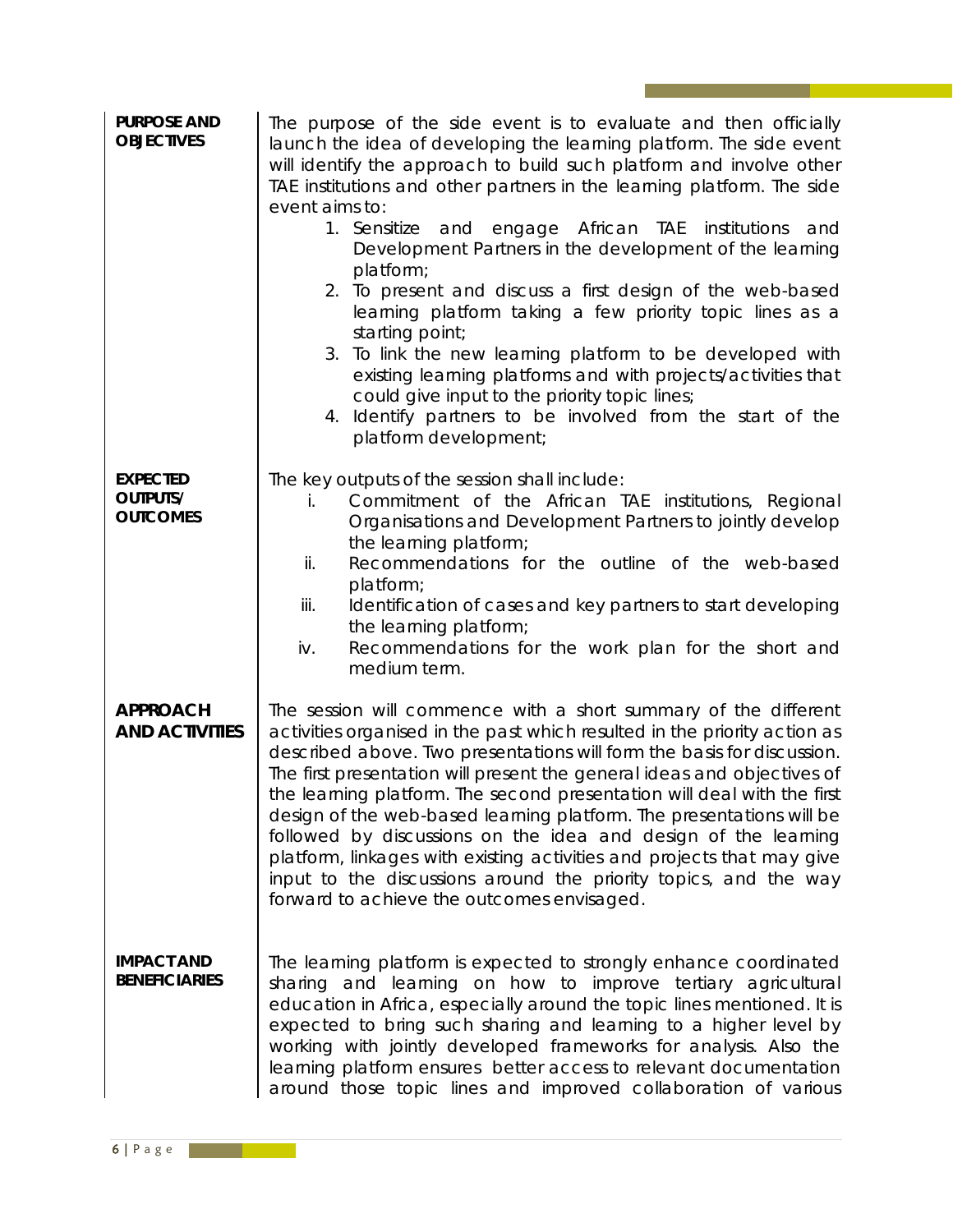|                  | partners due to better networking. This is expected to positively<br>impact (programmes on) change processes towards improvement<br>of TAE, both in the planning, implementation, monitoring and<br>evaluation phases because :<br>Emerging practices can be shared in a more structured and<br>transparent way, avoiding re-inventing the wheel, making<br>better use of good practice and building a more solid<br>capacity base of what works in context.                                                     |  |
|------------------|------------------------------------------------------------------------------------------------------------------------------------------------------------------------------------------------------------------------------------------------------------------------------------------------------------------------------------------------------------------------------------------------------------------------------------------------------------------------------------------------------------------|--|
|                  |                                                                                                                                                                                                                                                                                                                                                                                                                                                                                                                  |  |
|                  | The beneficiaries are the stakeholders involved in innovations in TAE,<br>such as lecturers, management of TAE institutes, donors, national<br>policy makers, development partners, and individuals.<br>Graduates of TAE are important beneficiaries, being able to<br>contribute more effectively to the agricultural sector in Africa with<br>their newly acquired competencies. Their improved driving force<br>behind the African economies ultimately impacts on poverty<br>reduction within the continent. |  |
| <b>LOCATION</b>  | Imperial Resort Beach Hotel, Entebbe, Kampala, XXX Hall                                                                                                                                                                                                                                                                                                                                                                                                                                                          |  |
| <b>CONVENERS</b> | As part of the overall RUFORUM Biennial conference, the side event<br>is convened by CDI, KIT, and ICRA, in collaboration with RUFORUM<br>and ANAFE.                                                                                                                                                                                                                                                                                                                                                             |  |